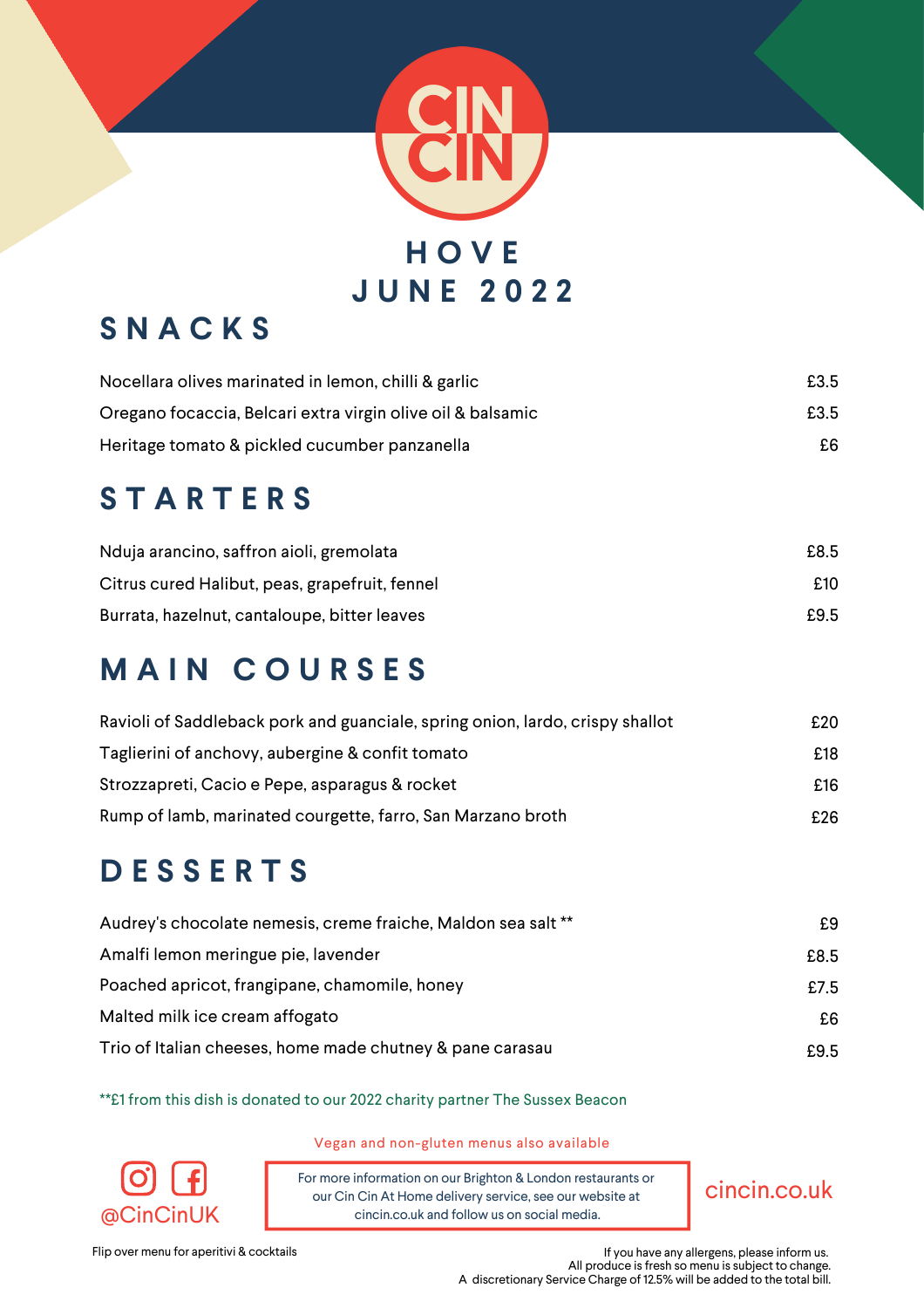

# **C H E F ' S M E N U J U N E 2 0 2 2**

## 5 C O U R S E S | £ 4 5 P E R P E R S O N WINE FLIGHT | £35 PER PERSON

#### **T O S T A R T**

Nocellara olives with lemon, chilli & garlic Oregano focaccia, Belcari extra virgin olive oil & balsamic Heritage tomato & pickled cucumber panzanella La Biancara, Garg"N'Go, Veneto

#### **S M A L L P L A T E S**

Nduja arancino, saffron aioli, gremolata Burrata, hazelnut, cantaloupe, bitter leaves Antica Enotria, Puglia Bianco, Puglia

#### **P R I M O**

Strozzapreti, Cacio e Pepe, asparagus & rocket Mastroberardino, Lacryma Christi, Campania

#### **S E C O N D O**

Rump of lamb, marinated courgette, farro, San Marzano broth Bussola, Valpolicella Classico Superiore 2015, Veneto

#### **P R E - D E S S E R T**

Peach & Malfy gin sorbetto

#### **D E S S E R T**

Audrey's chocolate nemesis, creme fraiche, Maldon sea salt

Solio di Valdiserre Moscato DOC, Piemonte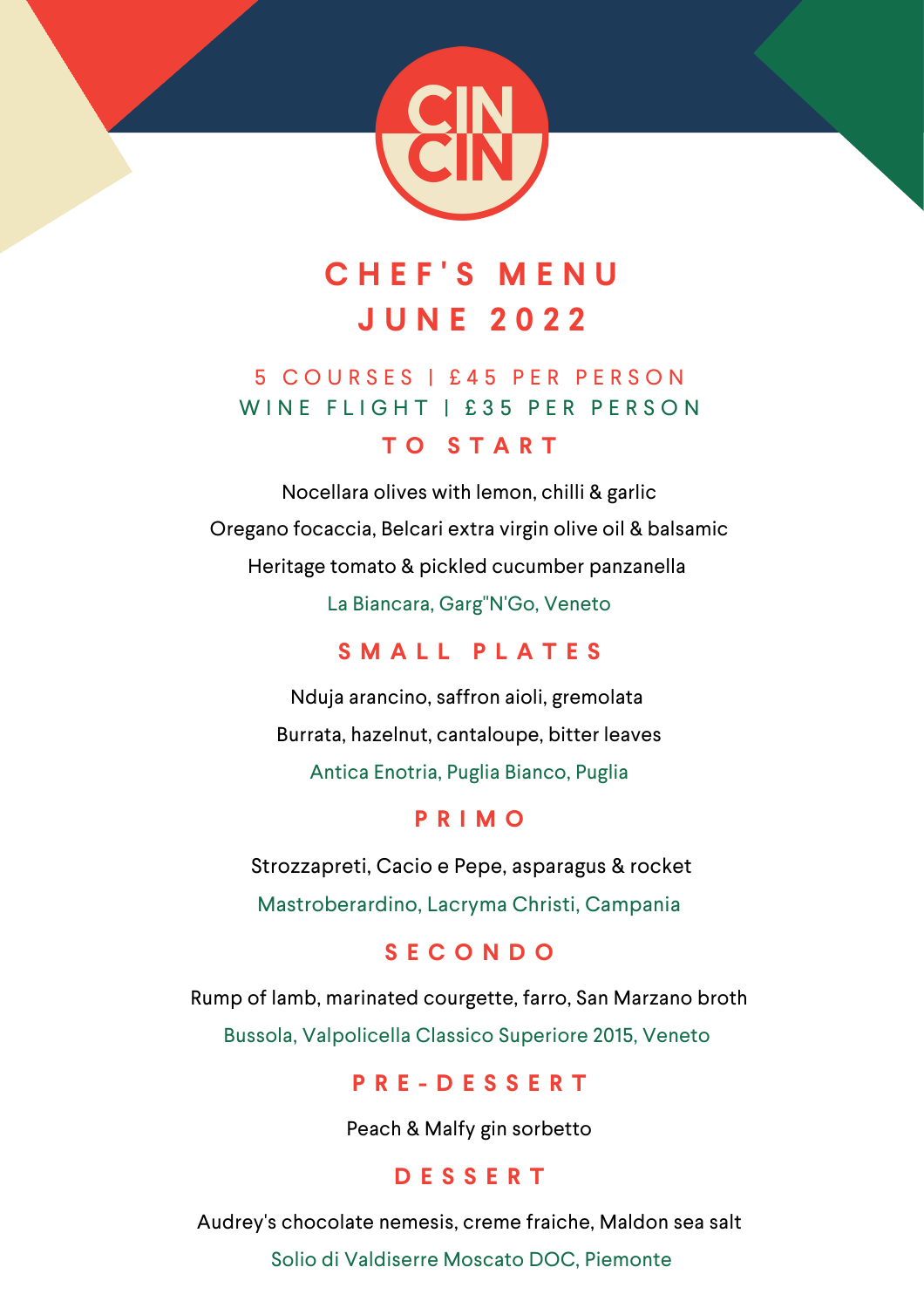

# **C H E F ' S V E G E T A R I A N M E N U J U N E 2 0 2 2**

5 C O U R S E S | £ 4 5 P E R P E R S O N WINE FLIGHT | £35 PER PERSON

#### **T O S T A R T**

Nocellara olives with lemon, chilli & garlic Oregano house focaccia, Belcari extra virgin olive oil & balsamic Heritage tomato & pickled cucumber panzanella

La Biancara, Garg' N' Go, Veneto

#### **S M A L L P L A T E S**

Charred spring onion, peas, grapefruit, fennel Burrata, hazelnut, cantaloupe, bitter leaves Antica Enotria, Puglia Bianco, Puglia

#### **P R I M O**

Strozzapreti, Cacio e Pepe, asparagus & rocket Mastroberardino, Lacryma Christi, Campania

#### **S E C O N D O**

Grilled & marinated courgette, farro, San Marzano broth

Bussola, Valpolicella Classico Superiore 2015, Veneto

#### **P R E - D E S S E R T**

Peach & Malfy gin sorbetto

#### **D E S S E R T**

Audrey's chocolate nemesis, creme fraiche, Maldon sea salt

Solio di Valdiserre Moscato DOC, Piemonte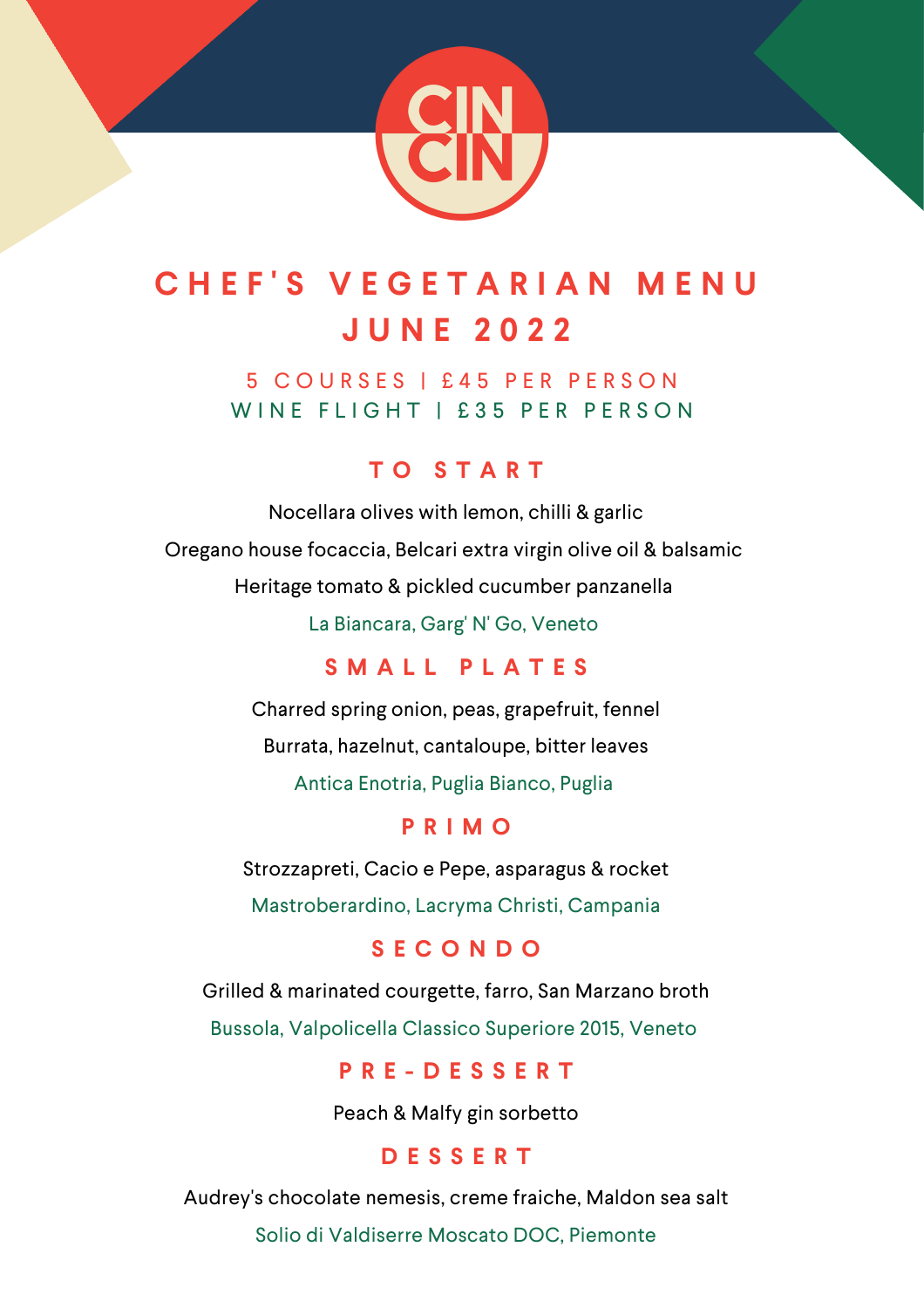

# **N O N G L U T E N M E N U J U N E 2 0 2 2**

## **T O S T A R T**

Nocellara olives with lemon, chilli & garlic - £3.5 Salad of Heritage tomato & pickled cucumber - £6

## **S M A L L P L A T E S**

Citrus cured Halibut, peas, grapefruit, fennel - £10 Burrata, hazelnut, cantaloupe, bitter leaves - £8.5

## **M A I N S**

Strozzapreti, Cacio e Pepe, asparagus & rocket - £16 Rump of lamb, marinated courgette, wild rice, San Marzano broth - £26

#### **D E S S E R T S**

Peach & Malfy gin sorbetto - £5 Poached apricot, almond, chamomile, honey - £7.5 Malted milk ice cream affogato - £6 Audrey's chocolate nemesis, creme fraiche, Maldon sea salt - £9